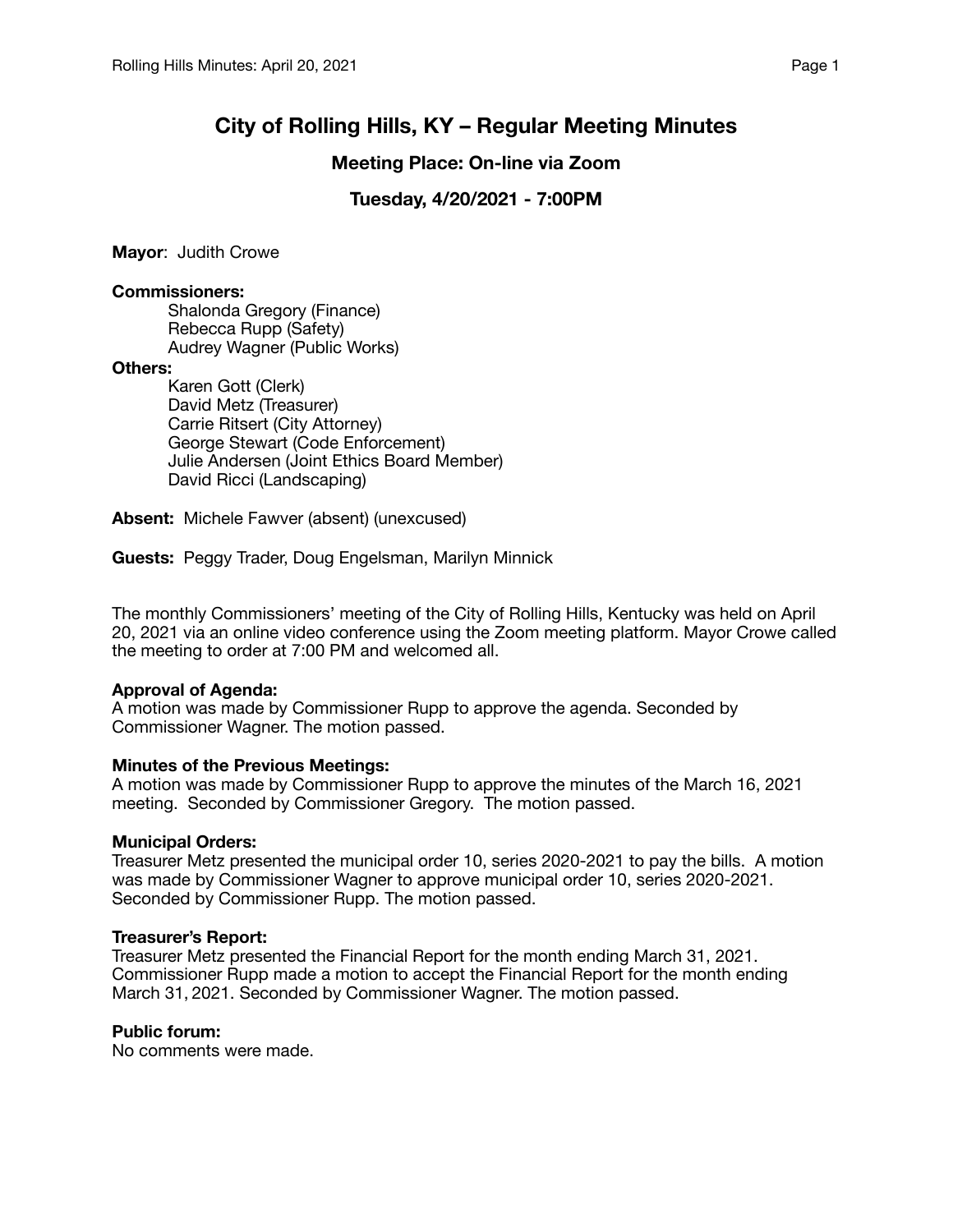## **City Attorney:**

Attorney Ritsert reported that Rumpke's contract expires in June. Question is whether we should renew at the exact price point or re-bid the contract? Taxes and Budget will need to be drafted and have a first public reading at the May meeting, with the second public reading to occur at the June meeting.

#### **COMMISSIONERS REPORTS**

#### **Safety/Code Enforcement—Commissioner Rebecca Rupp**

Commissioner Rupp gave her report. Per the Crime Mapping website, the following were reported crime incidents within the ½ mile area from the 9300 block of Aylesbury Dr in the City of Rolling Hills for period of 3/18/21 through 4/17/21: 1 Assaults, 1 Burglary, 1 Larceny, 1 Fraud, 0 Motor Vehicle Break-ins, 1 Vandalism, and 0 Harassments with no physical contact.

Commissioner Rupp added that she had been in touch with Code Enforcement Officer Stewart regarding a green wire that is around the perimeter of the grass area at 9224 Aylesbury. The wire crosses the sidewalk in two locations and there is a loose piece laying on the sidewalk ramp. It may be for a robotic mower. Commissioner Rupp raised this as a safety concern and asked whether we need an ordinance for invisible fences.

Code Enforcement Officer George Stewart indicated that he had visited the property with the green wire and had cited the owner. The wire has since been removed.

Officer Stewart also spoke with an Ollie's manager and learned that they subcontract the removal of their pallets, which have been accumulating and have become a concern. A citation has been sent to the owner of Ollie's, in Florida.

Officer Stewart also commented that graffiti is looking better, specifically that there has not been as much.

Officer Stewart reported that the apartment complex at 2504 Langdon Drive had an excessive amount of trash behind it. He has cited them.

An email and a letter have been received from a resident about semi-trucks on Kenlock Drive. Semi-cabs have additionally been seen parked on other streets in the City of Rolling Hills. It is particularly a concern if they exceed 6,000 pounds. Mayor Crowe suggested that the City of Rolling Hills may need an ordinance about trucks.

#### **Finance:**

Commissioner Gregory reported that she had reviewed the Treasurer's Financial Report ending March 31, 2021 and she confirms it.

#### **Sanitation**:

Commissioner Fawver was absent. Mayor Crowe reported that there was a couch on Tangley Lane that had not been picked up by Rumpke.

#### **Public Works:**

Commissioner Wagner gave her report. She had met with former Public Works Commissioner Chris Wilmes and walked around the City. Commissioner Wagner is putting together a few pages of information that she learned as a future reference. She received a report of standing water in the yard of a home on Habersham Drive. It looks to be from a pipe. Commissioner Wagner has contacted Joe with MSD about that water issue. Commissioner Wagner has also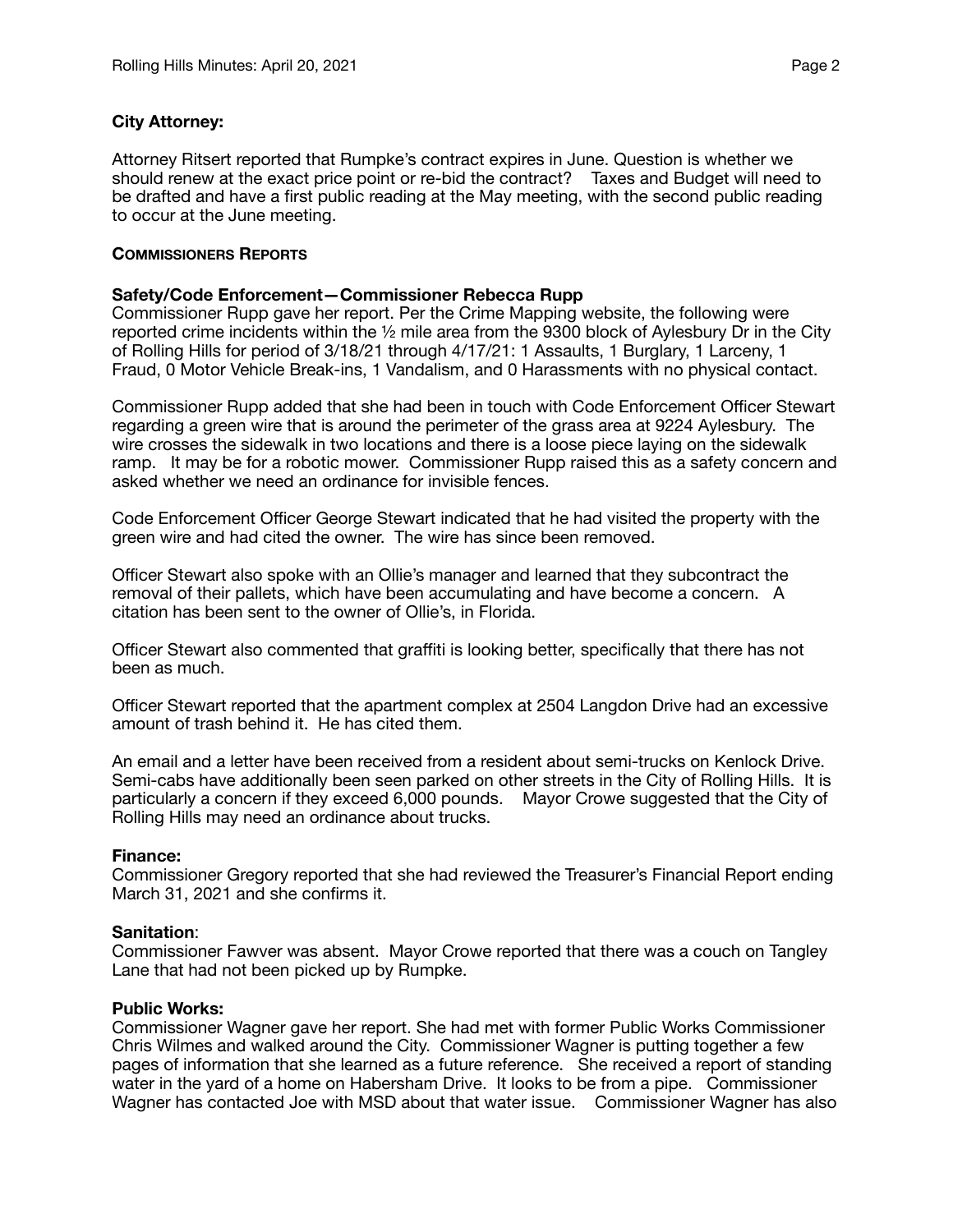picked up the reflective signs which were used as speed hump indicators for the snowplow operators. Otherwise, things are quiet.

## **OLD BUSINESS**

**Green Space Project—** Mayor Crowe has signed the proposal by the Bob Ray company. The City is currently on Bob Ray's calendar for April. Treasurer Metz reported that a representative from Bob Ray will call him in advance of beginning the work, so there will be a mutual understanding of where the cleanup work will start and stop.

Treasurer Metz has emailed MSD re: the drain down to the Green Space.

**Rumpke Contract**— The Rumpke contract will expire in June. Does the City want to renew for two more years or re-bid. Sanitation Commissioner Fawver was absent. The topic will be postponed to the May meeting.

**Status of publication of the audit for fiscal year ending June 30, 2020**—It will officially be published in the legal notices section of the Courier-Journal newspaper on April 21, 2020. Additionally, it has already been posted to the City's website and a notice will appear in the City's upcoming newsletter.

**Letter was drafted to owners of the shopping center**—Mayor Crowe had drafted a letter asking for the owners' help and read it aloud at the meeting.

**Plant ideas for the open areas in the City**— Mayor Crowe asked for suggestions. Landscaper Mr. Ricci will be doing trimming in about two weeks. He mentioned that the roundabout at the intersection of Aylesbury Drive and Langdon Drive was looking bad and could stand to have some changes in the type of plants there.

**Repainting of white bars at each stop sign**—This project remains on our task list.

**Stop sign behind Dollar Tree—**Landscaper David Ricci reported that the stop sign had been run over. The sign was destroyed but the post is in good condition. He has installed a temporary stop sign. Mr. Ricci suggested buying two stop signs; one to use and a second as a backup. They are \$52 a piece. If we purchased two signs, it would cost \$112.26 plus a couple bags of concrete plus 1.25 hours of labor, would cost a total of \$220 to replace the stop sign.

Motion was made by Commissioner Rupp to spend up to \$250 for the purchase and replacement of the stop sign, an extra sign, concrete and labor. Seconded by Commissioner Wagner. The motion passed.

#### **NEW BUSINESS**

**Codification Update—**Clerk Gott reported that Mayor Crowe had digitized the rough draft of the codification from American Legal, and it had been emailed to all the Commissioners, Treasurer and Clerk for review. City Attorney Carrie Ritsert had inadvertently not received it, which was rectified.

An editorial document with questions that need to be answered was sent to the Mayor, Treasurer, Clerk, Commissioners and Attorney. The rough draft of the codification needs to be reviewed, and the deadline to turn in any additional ordinances and make any changes is April 27, 2021.